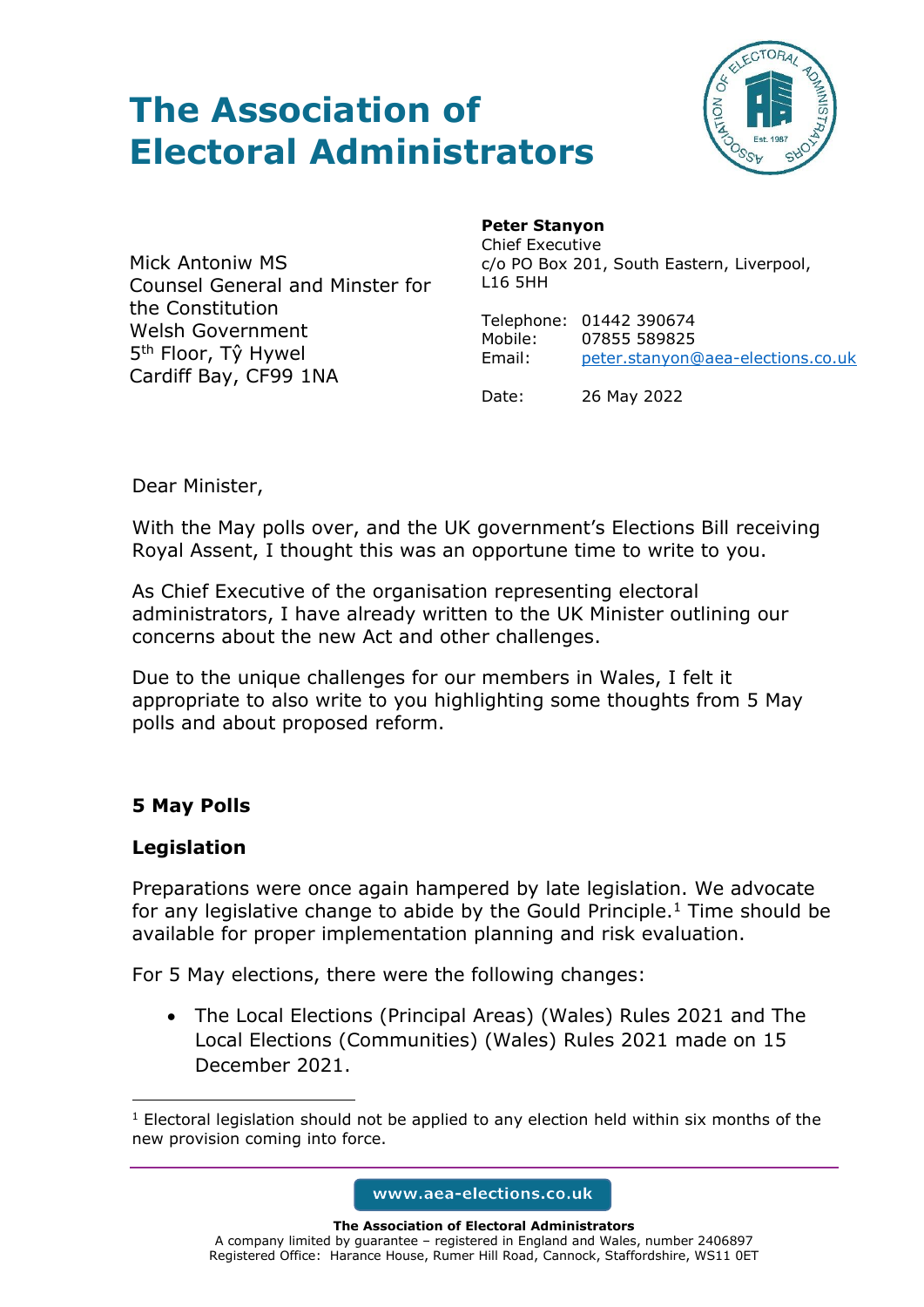- The Local Elections (Miscellaneous and Consequential Amendments) (Wales) Regulations 2022 made on 9 March 2022 – five days before some authorities published their notice of election.
- The Electoral Pilot Scheme Orders for the four pilot authorities were made on 15 March 2022.

Passing legislation in March impacted the Electoral Commission's ability to provide timely guidance for administrators, candidates, and agents. They were required to proceed at risk and issue guidance prior to legislation being made.

While we welcomed Welsh Government funding legislative changes training for Returning Officers (ROs) and administrators on 8 February, we would urge that all legislation is finalised prior to guidance and training in future.

# **Nominations**

ROs reported large numbers of errors on nomination papers. Most issues were related to the statement of party membership and the home address form.

There were numerous complaints from candidates and administrators about how difficult the forms were to understand and complete. We believe it would be helpful for a working group to consider how the nomination process could be simplified, both on paper and electronically.

The number of errors was likely compounded by late legislation. The Electoral Commission was unable to provide local election nomination forms until 18 February 2022. The limited timeframe for candidates and agents to familiarise themselves with new requirements doubtless caused many of the reported mistakes. It also impacted ROs ability to provide comprehensive information at earlier candidate and agent briefings.

The ability to submit nominations electronically provided flexibility for candidates but proved challenging for ROs.

High volumes of electronic nominations were submitted in the final 48 hours. This placed a huge burden on electoral administrators to process each nomination and contact candidates about any errors in a timely fashion. Unlike paper nominations, where checks are made on the spot, contacting a candidate to make them aware of errors is far more resource intensive for electronic nominations.

When statements of persons nominated were published, it became apparent some candidates had not seen their nomination paper. ROs were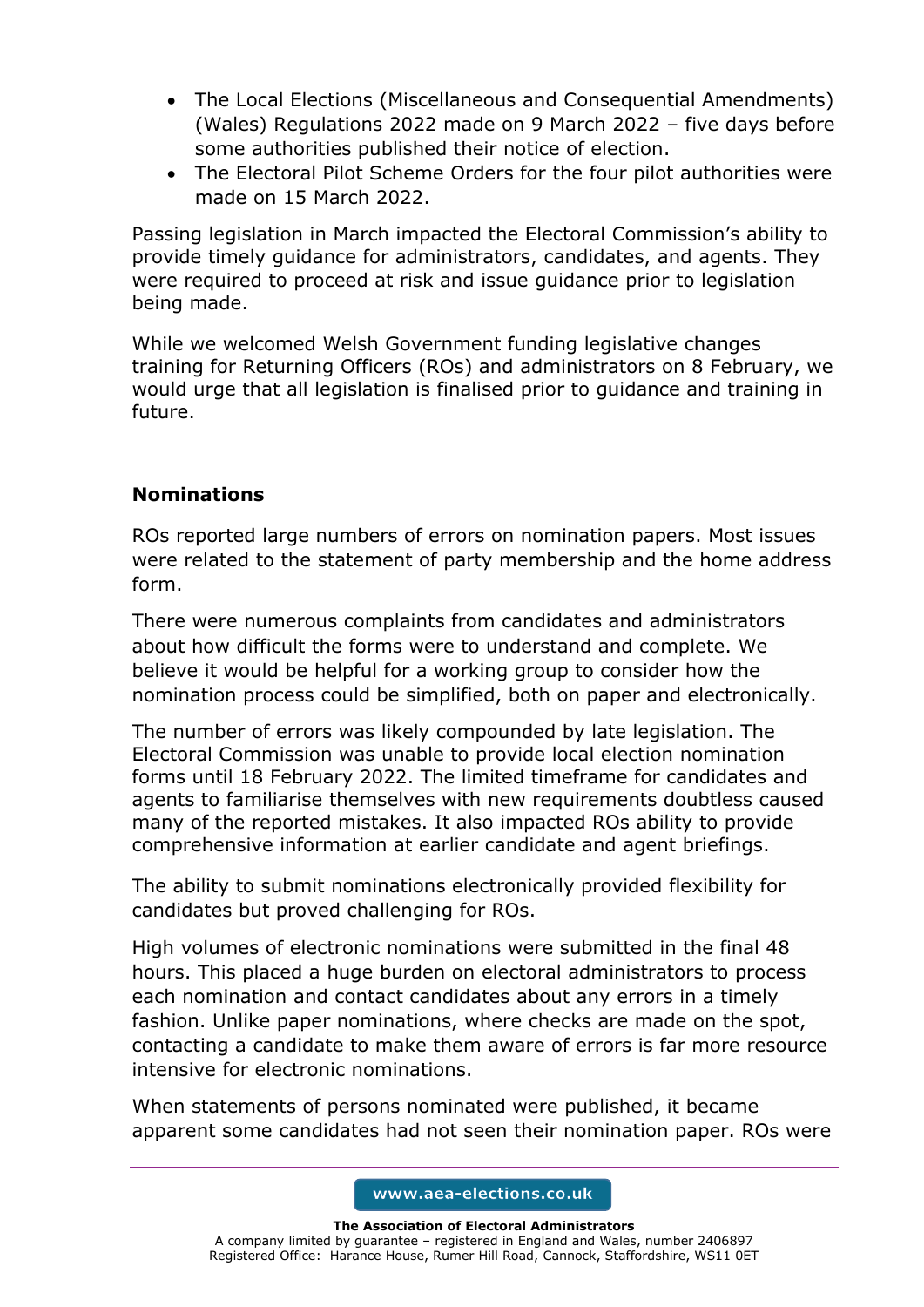contacted about numerous name and address spelling errors made on nomination papers.

We would welcome a review of electronic nominations provision to improve the system for future polls.

# **Statement of party membership**

New rules to include changed political party affiliations on statements of persons nominated (SOPN) are confusing. We believe this provision needs to be reviewed to avoid confusion on public notices and amongst voters.

At present, if candidates have changed affiliation in the twelve months before a poll or are not standing for a party they are member of, the RO must include party details on the SOPN. The affiliation end date is set as the notice of election publication date, but this gives a false impression that a candidate is no longer a member of the party.

# **Pilots**

The four pilot authorities must be commended for successfully delivering advanced voting pilots under challenging circumstances.

While turnout may have been lower than hoped, we see benefits that could apply to all polls.

The technology to enable and safeguard issuing multiple ballot papers in one venue was particularly successful. This could provide a realistic solution to challenging venue and staff resource issues. Moving to larger regional voting centres would significantly reduce the number of venues and staff required. It would bring much needed resilience and capacity.

While the pilots were successfully run, a centrally organised communication campaign would have been beneficial. Support from Welsh Government and/or the Electoral Commission could have supplemented localised work and brought greater awareness and increased turnouts.

## **Resilience**

The May polls highlighted resilience and capacity challenges in Wales. In recent years there has been a huge turnover of ROs/Electoral Registration Officers (EROs) and electoral administrators.

www.aea-elections.co.uk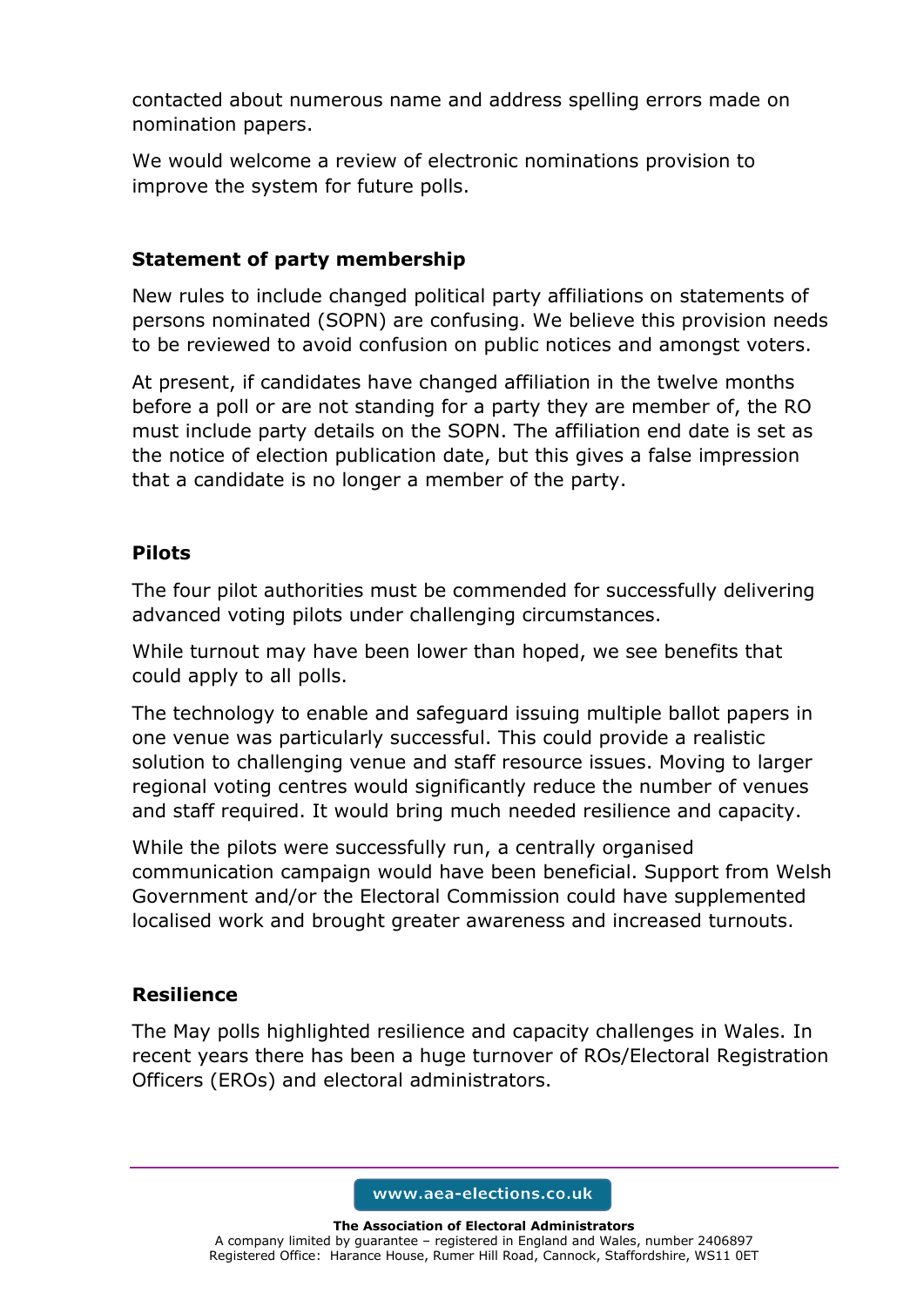Most ROs/EROs have limited experience and understanding of the electoral process. The situation in Wales is not unique, but is acute given the challenges legislative divergence and electoral reform present.

As previously stated in our '[Blueprint for a Modern Electoral Landscape](https://www.aea-elections.co.uk/wp-content/uploads/2021/07/The-AEAs-Blueprint-for-a-Modern-Electoral-Landscape.pdf)', we would encourage Welsh Government to consider establishing an election management board (EMB) for Wales. The creation of an EMB could bring resilience and support. It could provide direction and resource, as well as much needed guidance and training.

Focusing on administrators, while some new electoral services manager appointments are the result of succession planning, many are not. Several authorities have been forced to appoint someone with no prior knowledge or experience of electoral services. Consequently, there is a loss of expertise in key areas of legislative and practical knowledge. Again, an EMB could help to address this problem through resources, guidance, training, and direction.

# **Elections Act 2022**

On 9 September 2021, Welsh Government issued a legislative consent memorandum refusing consent to the UK Government Elections Bill. While acknowledging some proposals had merit, you planned to bring forward legislation to the Senedd in due course.

To date we do not know which measures you intend to bring forward or what progress has been made. We would welcome an update on work for devolved elections and planned timescales.

The Elections Act 2022 received Royal Assent on 28 April 2022. We are deeply concerned by the complexity this legislative divergence will bring to electoral administration in Wales. There are unanswered questions about:

- postal vote handling provisions for combined reserved/devolved polls
- the challenges of online absent vote applications for reserved polls
- different timescales for re-applying/refreshing absent votes for reserved and devolved polls

We are keen to seek reassurance these matters have been considered when planning the legislation you intend to bring forward.

We are concerned there is still legal provision to combine some reserved and devolved polls. At present Police and Crime Commissioner polls can

www.aea-elections.co.uk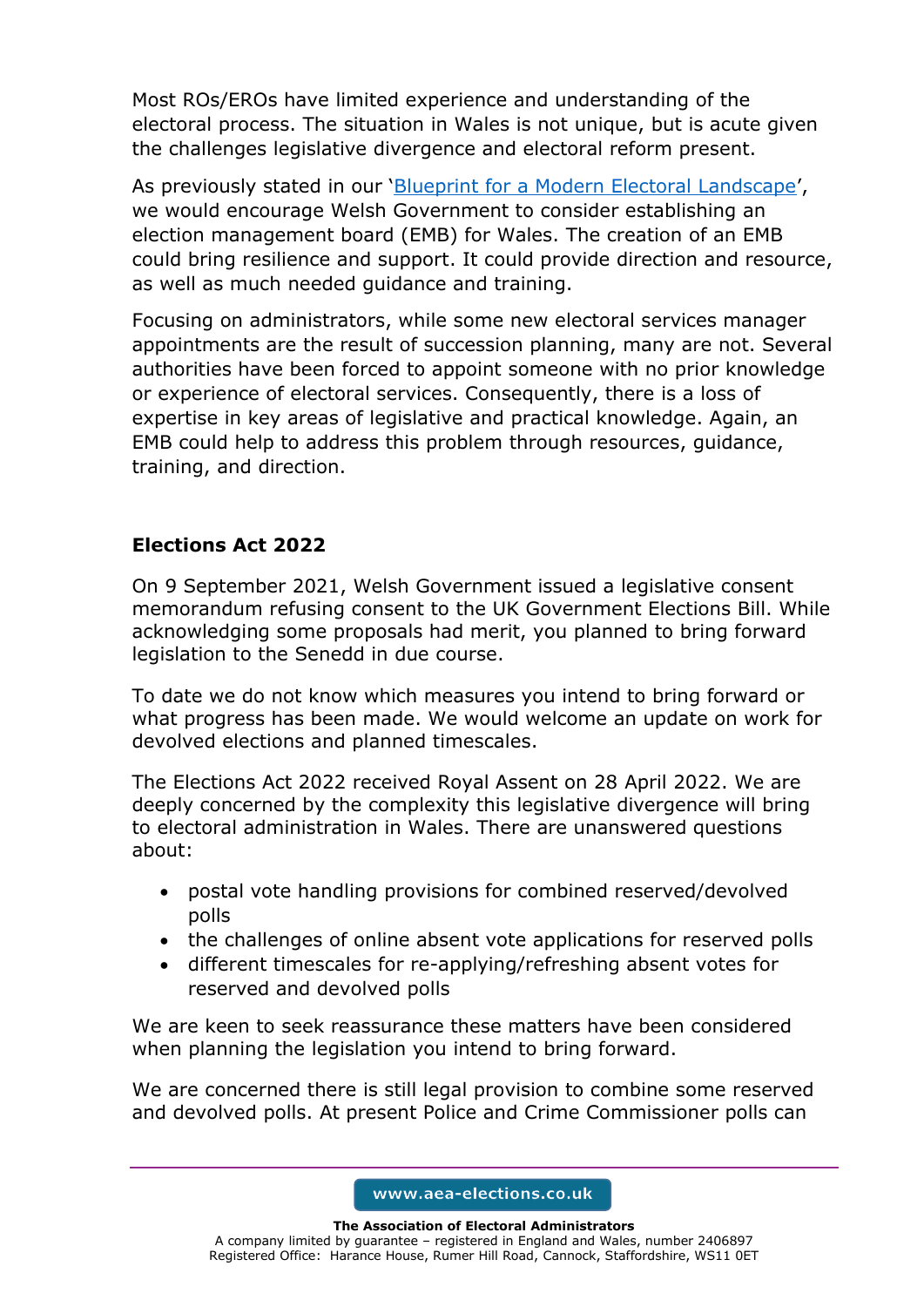be combined with Senedd and local government elections, and UK Parliamentary with local government polls.

Given the challenges divergence would bring, we question whether reserved and devolved polls should continue to be combined. We would ask whether you, or the UK Government, intend to bring forward legislation to prevent combinations and address any consequential funding issues.

The Dissolution and Calling of Parliament Act 2022 brings further questions about future Senedd elections. Section 3 of the Government of Wales Act 2006 states a Senedd election will not be held on the same day as a parliamentary general election (other than an early parliamentary general election). We believe this needs to be reclarified. For example, what protocols are in place should the UK Government announce a parliamentary general election once the notice of election has been published for a Senedd election.

#### **Senedd Reform**

The statement on 10 May from First Minister, Mark Drakeford and Plaid Cymru leader, Adam Price makes clear they intend Senedd reform for the 2026 Senedd elections.

With the Special Purpose Committee on Senedd Reform due by the end of this month, with a subsequent bill introduced by October 2023, timescales are tight.

The intention to use closed proportional lists, integrated statutory gender quotas, mandatory zipping, and 16 constituencies each electing six members again raise timescale concerns.

The bill is scheduled to be introduced two and a half years before the next Senedd elections. The implied need for a full boundary review, as well as changes to the voting system, are substantial and time consuming. We would again reiterate the need for the Gould Principle to be adhered. Any legislative change for 2026 Senedd elections should be in place by September 2025 at the very latest.

In addition to intended Senedd electoral reform, there will be Elections Act 2022 changes and potentially alterations following this May's advanced voting pilots. While we welcome aspects of the modernisation agenda, implementation should not overburden the sector or confuse the electorate.

www.aea-elections.co.uk